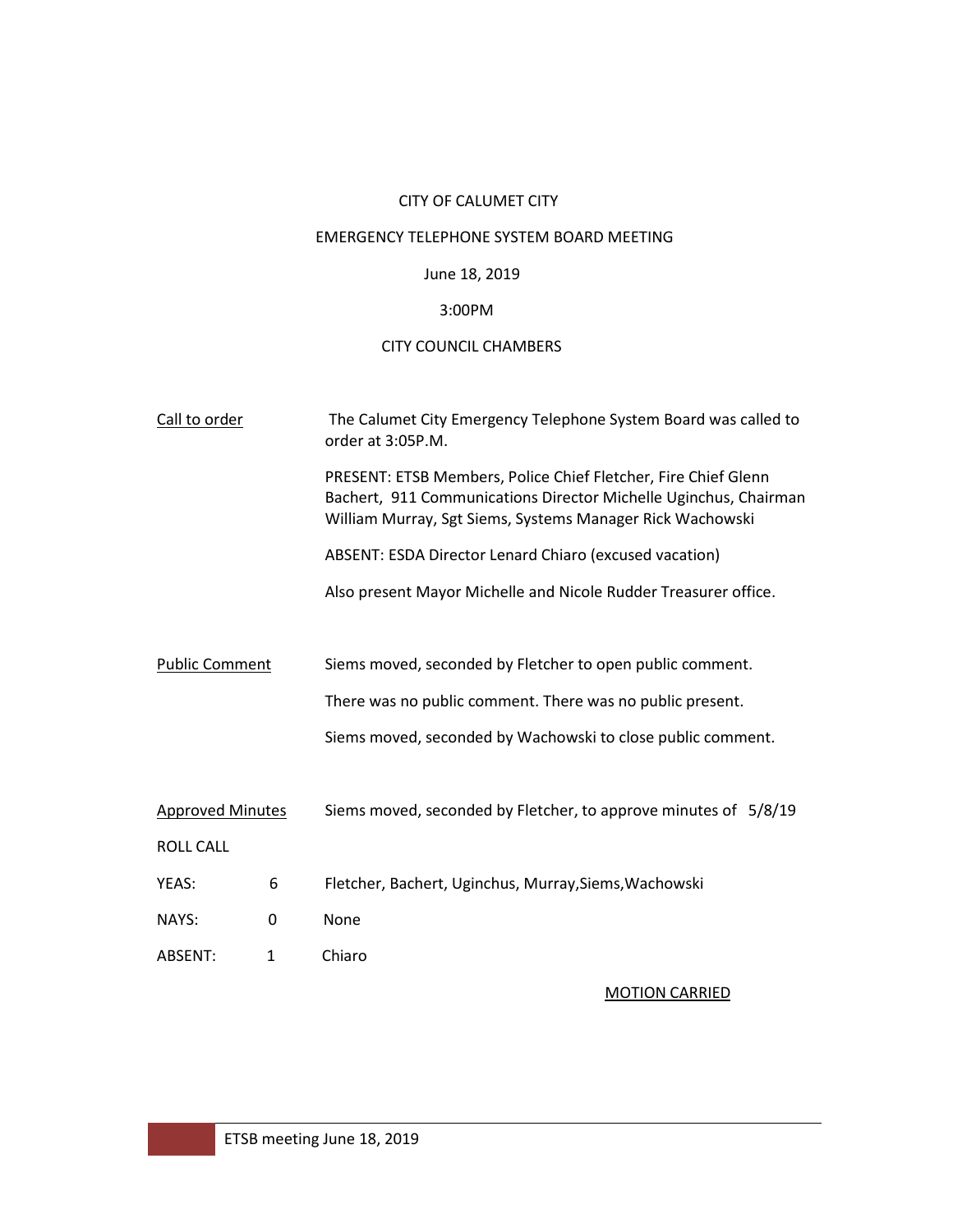#### Old Business

Endeavor Hardware Support Agreement (server formally known as VIA)

Wachowski advised to make motion to approve and for the board to discuss a plan to migrate to another company. Uginchus advised spoke with Caleb from Spillman and stated had another company that contact. Uginchus will reach out and forward all information from Caleb to Wachowski. Wachowski made motion to approve Endeavor Hardware Support Agreement in amount of \$6757.00 seconded by Bachert.

ROLL CALL

- YEAS: 6 Fletcher, Bachert, Uginchus, Murray, Siems, Wachowski
- NAYS: 0 NONE
- ABSENT: 1 Chiaro

#### MOTION CARRIED

 Miner Contract renewal for RF/Dispatch equipment. Murray discussed renewal and discussed looking into other companies for other bids. Siems advised would have to replace all equipment if we change companies, the equipment with Miner is leased and we don't have to pay for maintenance upgrades or equipment upgrades. Siems made motion to approve contract renewal for one year with Miner for RF/Dispatch equipment in amount of \$1526.00 monthly Seconded by Fletcher.

ROLL CALL

YEAS: 6 Fletcher, Bachert, Uginchus, Murray, Siems, Wachowski

NAYS: 0 NONE

ABSENT: 1 Chairo

#### MOTION CARRIED

#### New Business

 Bachert wanted to inform the board that the Fire Department is looking to upgrade their radio system to wireless to tie into the Police radio system. The funds used would be from the Paramedic fund. They are working with Motorola Solutions to start bid the local work would be done with a local vendor. This repeater system will help fire dispatch on the west of town. Siems advised that the ETSB Board would have to approve to be added on the Police wireless network. Mayor Michelle asked if would be the ETSB board approval or the City Council approval since the City owns the towers.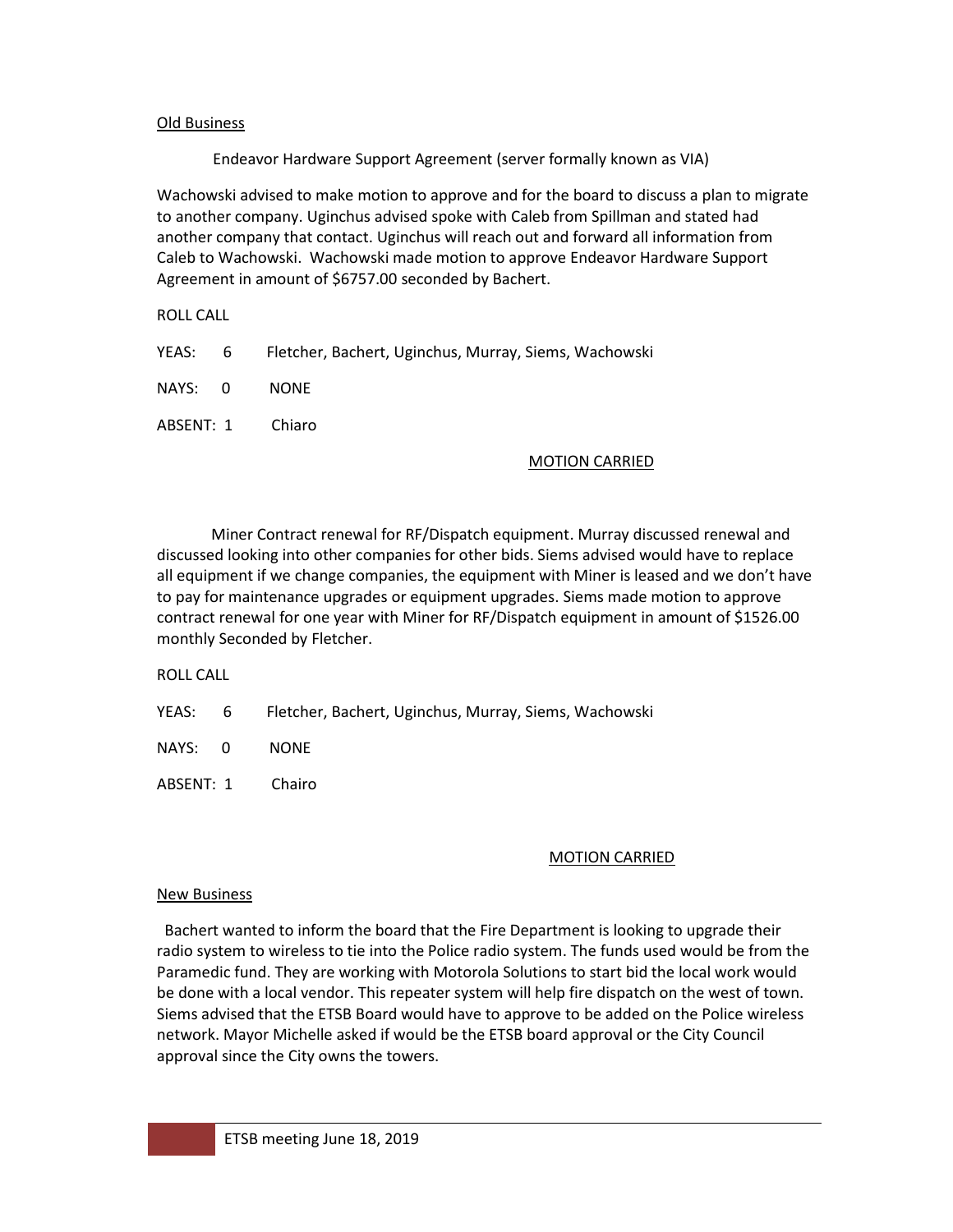Uginchus discussed the changing of the ETSB Board from July 3, 2019 to another date or possibly canceling the meeting for July. July  $3<sup>rd</sup>$  is Freedom's Eve. Board agreed to change ETSB meeting to July 16, 2019 at 3pm to follow the staff meeting.

### Treasurer's Report Nicole Rudder was present from the Treasurer's office.

Rudder advised that Fifth Third took over in May. Siems asked if heard if they were closing the Fifth Third in Calumet City. Rudder advised was not sure. Murray advised for Rudder to look into other banks for the City to use for its accounts. Rudder also stated the amount owed to Spillman has been reduced to \$89,000 and that the amount to Miner Electronics is high but was waiting for the approval from the board to make payment and would be done so after approved.

### ETSB audit

Murray advised that having Crowe do our audit with the City's would be separate; the only difference is the City would pick up the cost of the audit. There are other towns that do it this way. The Audit would still have to be put before the City Council. Murray advised would make easier if amended the bi-laws to make the ETSB board to fiscal year instead of calendar year, would have to make a motion for next agenda. Siems asked if the ETSB audit was going to be done separate, and to check with the State to see if has to be done separate. Rudder advised the ETSB money was separate from the city. Would see if would add the ETSB as a component or nonfidaciary. Siems advised that Kasperek has researched in the past. Mayor Michelle advised spoke with Kasperek and asked him and he wasn't sure and was going to research it for the next agenda. Rudder advised that other Cites do their audit this way. Siems advised for Crowe to get the names of the other municipalities. Mayor Michelle advised to have the city incur the cost for the audit

#### Approved bill listing \$1750.00

Miner Contract RF/Dispatch equipment 6/1/19 in amount \$1526.00 contract 751-01

Sencommunications \$14.00 foam ear cushions

Sencommunications \$210.00 battery replacement for Plantronics.

Motion Siems, seconded by Bachert

ROLL CALL

- YEAS: 6 Fletcher, Bachert, Uginchus, Murray, Siems, Wachowski
- NAYS: 0 NONE
- ABSENT: 1 Chiaro

#### MOTION CARRIED